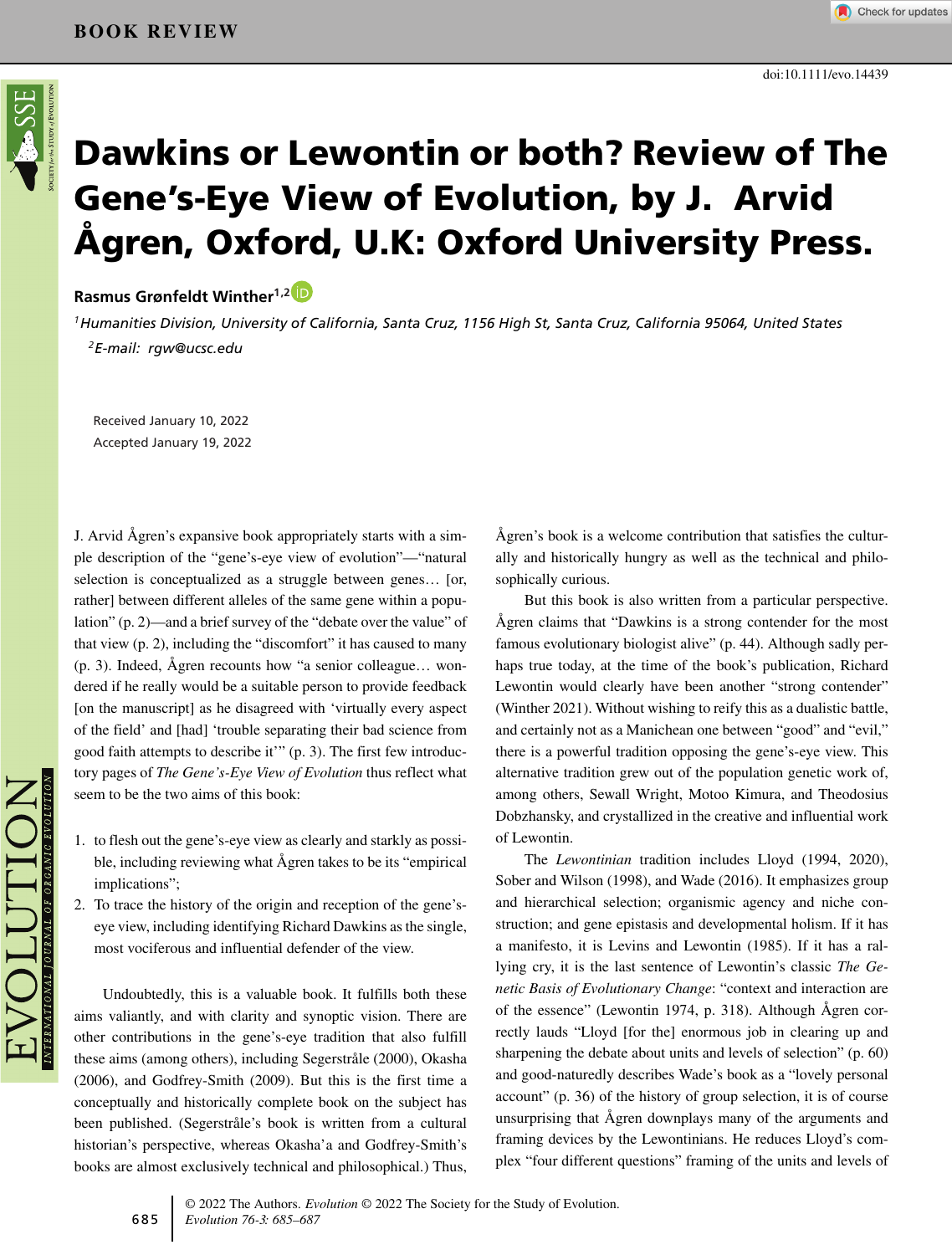selection to just one: "the gene's-eye view is based on the conviction that the beneficiary question is the most important one" (p. 61); similarly, Ågren recognizes Wade's critique—"Wade reviewed the mathematics of epistasis in light of the gene's-eye and suggested that it usually provides a too simplistic account of the underlying genetic interactions" (p. 94)—but Ågren does not make much of this important critique. Thus, with respect both the *vertical averaging* debate about which level(s) and unit(s) of selection are meaningful in evolutionary theory and the *horizontal averaging* debate about whether genes act singly or in combination, Ågren merely reiterates a gene's-eye view without providing strong and clear counter-arguments to Lloyd's and Wade's analyses. (On vertical vs. horizontal averaging, see Winther et al. 2013, cf. Winther 2021.)

It was interesting to me to see Ågren use the category of "reification" in the book's conclusion:

A little bit of familiarity [with the gene's-eye view] may also help avoid the issue known as reification. This fallacy occurs when metaphors or abstract constructions are treated as if they were real physical things: 'a map is not the territory' as Korzybski ([1994 (1933)], p. 58) put it. Throughout this book, I have described several instances where critics of the gene'seye commit this fallacy. (p. 187)

I have written a book on reification, maps, and philosophy of science, where pernicious reification is analyzed as a combination of ontologizing, universalizing, and narrowing a particular paradigm, theory, or model (Winther 2020a; cf. Winther 2020b). Unfortunately, Ågren neither clarifies nor uses the concept of reification elsewhere in his book, leaving readers to wonder *where* "critics" have committed "this fallacy."

Permit me to be blunter. As a counterpoint to Ågren's adulation of Dawkins, here is a Lewontinian rereading of Dawkins' gene's-eye view. With *The Selfish Gene*, a powerful theoretical map of evolution was unleashed upon the world. In this influential popular science book, Dawkins articulated the gene's-eye view by integrating (1) the behavioral ecology of his PhD advisor Nikolaas Tinbergen and David Lack, (2) the game theory of John Maynard Smith, (3) the inclusive fitness or kin selection theory of William Hamilton, (4) the anti-group selection genefocus of George C. Williams, and (5) the population genetics of "Sir Ronald Fisher, the greatest biologist of the twentieth century" (Dawkins 2006 [1976], p. 124). *The Selfish Gene* abstracts from multiple disciplines to formulate an explanatory theory or map of the potentialities of its postulated central figure, the selfish gene. Admittedly, Ågren provides elegant historical discussion for exactly how Dawkins integrated these many voices and framings.

Now, given the specific explanatory contexts and epistemic concessions within these bodies of work influencing Dawkins, a successful integration must be done carefully and pluralistically. Unfortunately, however, Dawkins' ambitious but simplistic integration resulted in a reductive theory, treating genes merely *as if* they were agents duking it out on the evolutionary stage, each with the goal of leaving as many copies of itself as possible in the next generation. In this play, kin matters, in a particular way. After all, your sister or, to a lesser extent, your cousin has a higher chance of carrying the same gene (more precisely: allele) than a random member of your species. Moreover, cost-benefit analyses of each possible behavioral strategy must be calculated by genes and selection, in agential conjunction. One is tempted to say that Dawkins reifies genes, which are his prime example of replicators, *as performative agents making game-theoretic decision analyses weighted by coefficients of relatedness*. Indeed, such an "agential view" can be celebrated: "the gene's-eye view… brings to the forefront evolutionary biologists' peculiar habit of speaking of biological entities as having intentions, deploying strategies, and pursuing goals" (p. 3; cf. pp. 86−89). This is not the place to trace the history of an agential view or agential habit, which reaches back philosophically to Aristotle, Immanuel Kant, and William James, although they explicitly framed *organisms* as the owner of agency (e.g., Guyer 2014; Walsh 2015; McGranahan 2017; cf. Sultan et al. 2021). There are many good reasons to be skeptical of an agential view vis-à-vis genes, alternative metaphors for genes are on offer, and it remains unclear how beneficial the use of metaphor in this context is.

I suspect the debate surrounding the gene's-eye view will continue, probably without end. One interlocutor's truth claim is another's pernicious reification. Potentially, the mathematics are inconclusive and Dawkinsian formulations (e.g., of inclusive fitness, cf. chapter 4) can be rewritten or rethought formally in Lewontinian language, metaphor, and mathematics. Analogously, the empirical data and implications are so theory dependent that it is hard to even understand what "selfish genetic element" (chapter 5) means, independently of the gene's-eye paradigm. Thus, neither formalism nor empiricism will help us—or *has helped us*—decide between a gene's-eye view and a group selectionist and/or developmental holist view. There is a beautiful and irreducible pluralism (Longino 2002; Winther 2006, 2020a,b) of views here that seem destined to be repeated and reiterated. (Indeed, I hope that there is a PhD student or two somewhere writing a conceptual history of the Lewontinian view.) Ågren's book is the most recent, and a rather complete, analysis and history of the Dawkinsian gene's-eye view. It definitely merits reading and careful study by anyone interested in grand questions of evolutionary theory.

#### **ACKNOWLEDGMENT**

Gratitude to N. Johnson for inviting me to write this review.